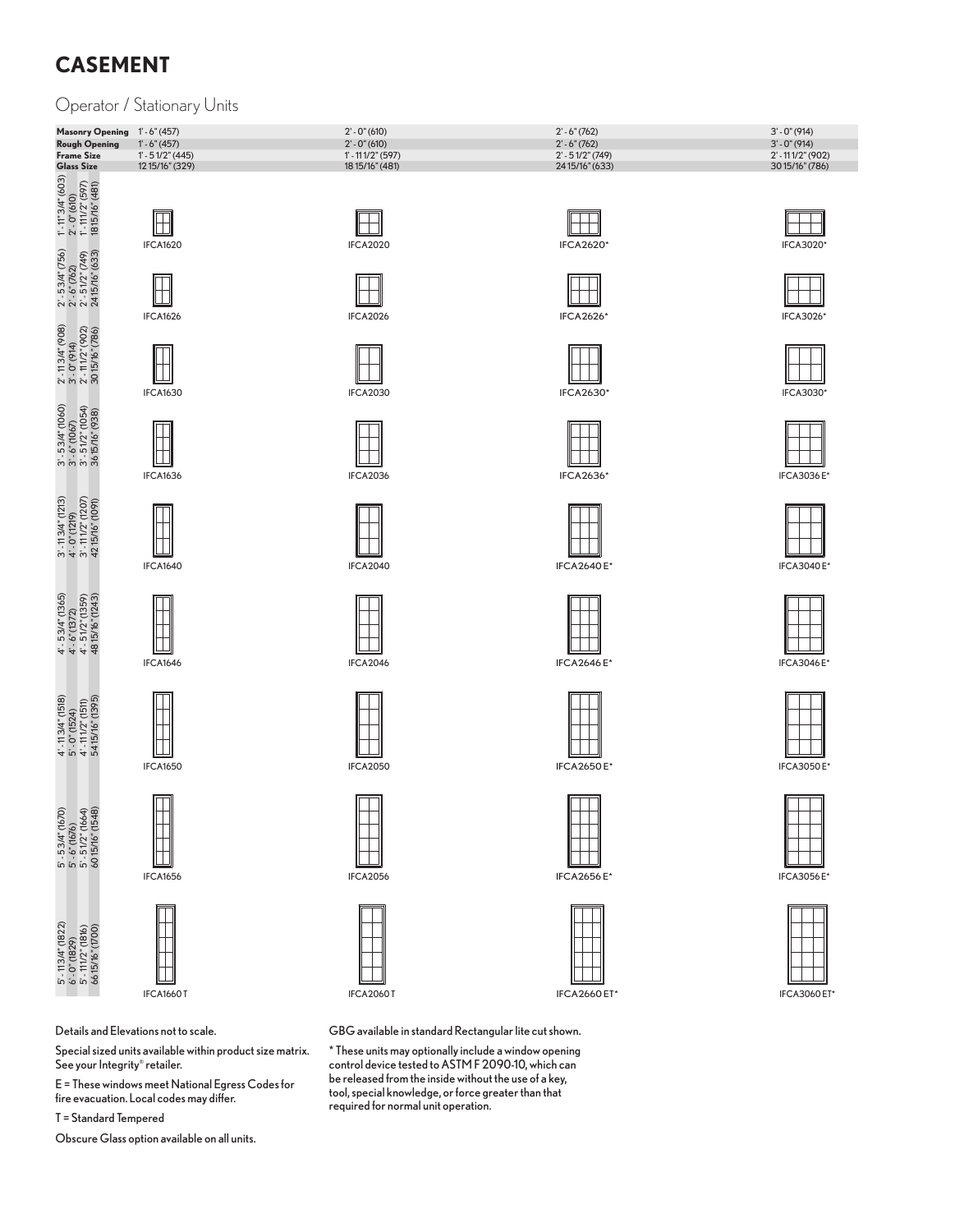### 2 Wide Operator / Stationary Units

| Masonry Opening 3' - 0" (914) |                      | $4' - 0''(1219)$     | $5' - 0''(1524)$   | $6' - 0''(1829)$     |
|-------------------------------|----------------------|----------------------|--------------------|----------------------|
| Rough Opening $3' - 0''(914)$ |                      | $4' - 0''(1219)$     | $5' - 0''(1524)$   | $6' - 0''(1829)$     |
| Frame Size                    | $2' - 111/2''$ (902) | $3'$ - 111/2" (1207) | 4' - 111/2" (1511) | $5'$ - 111/2" (1816) |
|                               |                      |                      |                    |                      |

































IFCA2640 E\*







IFCA2656 E\*



 $\lesssim$  $\Rightarrow$ IFCA3020\*









IFCA3040 E\*



IFCA3046 E\*





IFCA3056 E\*



IFCA3060 ET\*

#### **Multiple Assemblies**

Multiple assemblies can be factory mulled.

MAXIMUM ROUGH OPENING not to exceed 114" X 78" Maximum up to 6 units wide by 1 unit high MAXIMUM ROUGH OPENING not to exceed 96" X 96" Maximum up to 5 units wide by 5 units high Field mull kits are available. Structural mullion reinforcement is required for some assemblies.

Please consult your local Integrity from Marvin® representative for more information.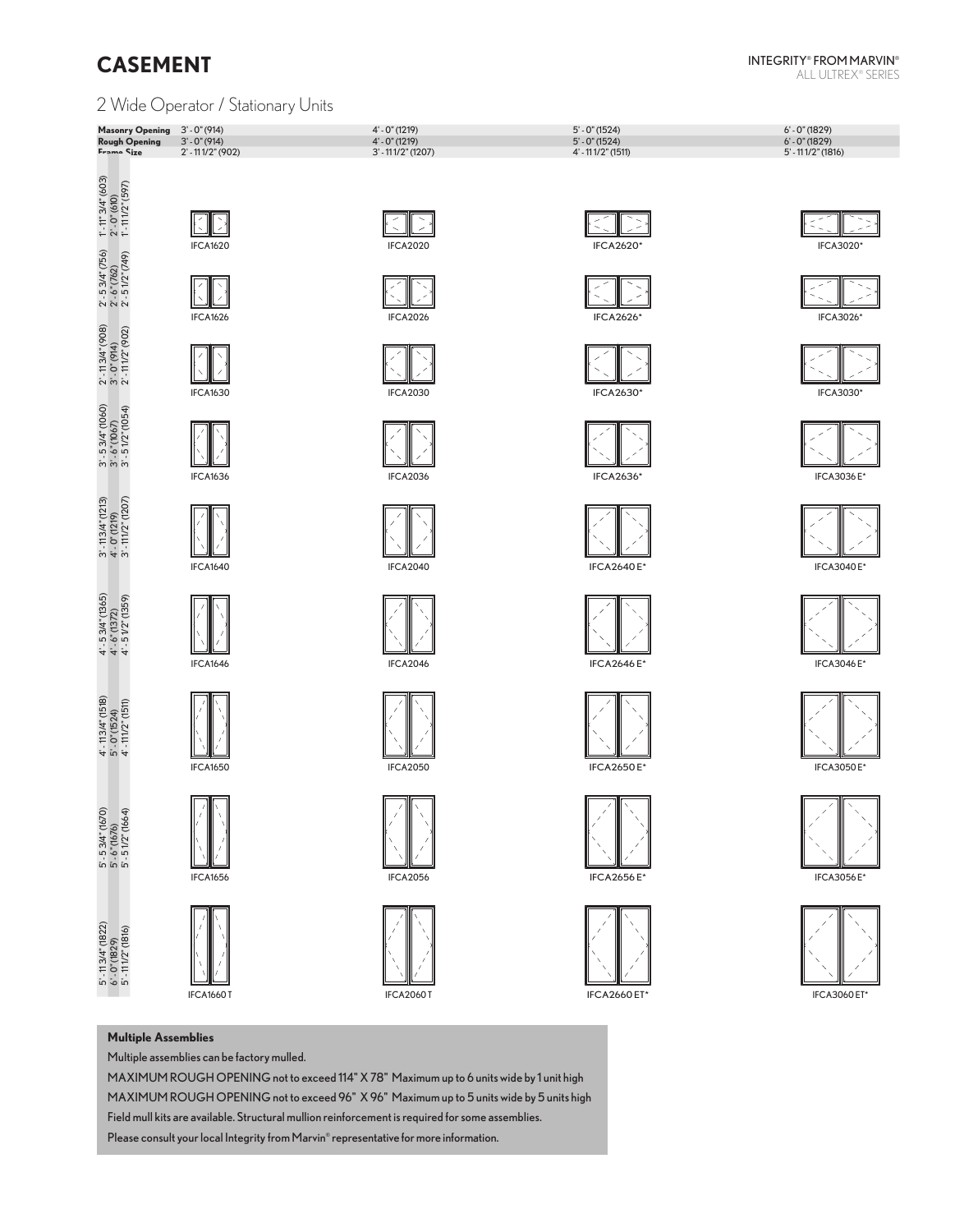# **CASEMENT**

3 Wide Operator / Stationary Units









GBG available in standard Rectangular lite cut shown.

\* these units may optionally include a window opening control device tested to AStM F 2090-10, which can be released from the inside without the use of a key, tool, special knowledge, or force greater than that required for normal unit operation.





**IFCA3060 ET\*** 

Details and Elevations not to scale.

Special sized units available within product size matrix. See your Integrity® retailer.

 $E$  = These windows meet National Egress Codes for fire evacuation. Local codes may differ.

T = Standard Tempered

Obscure Glass option available on all units.

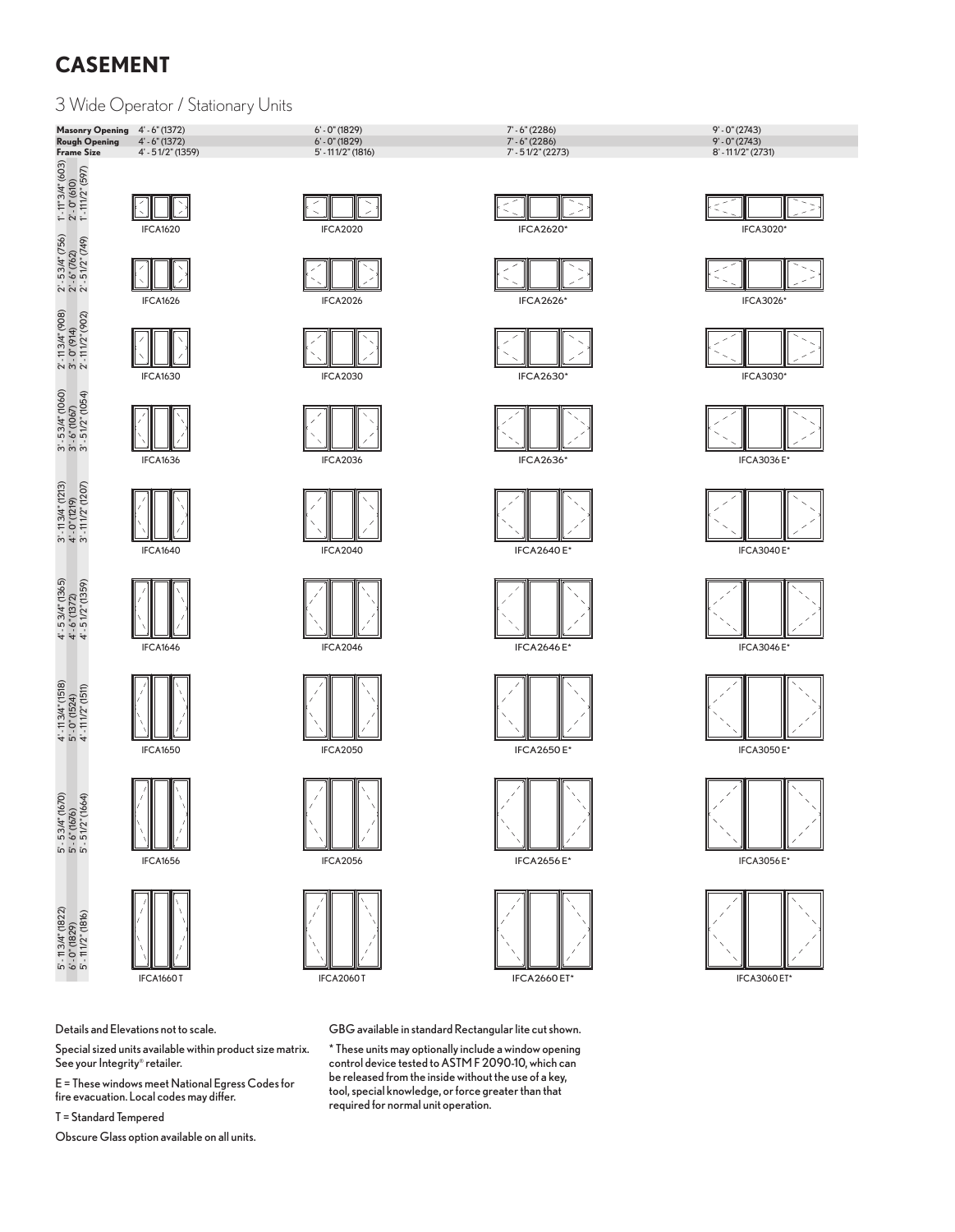# **CASEMENT**

4 Wide Operator / Stationary Units



### $\geq$ IFCA2020



















#### **Multiple Assemblies**

Multiple assemblies can be factory mulled.

MAXIMUM ROUGH OPENING not to exceed 114" X 78" Maximum up to 6 units wide by 1 unit high MAXIMUM ROUGH OPENING not to exceed 96" X 96" Maximum up to 5 units wide by 5 units high Field mull kits are available. Structural mullion reinforcement is required for some assemblies. Please consult your local Integrity from Marvin® representative for more information.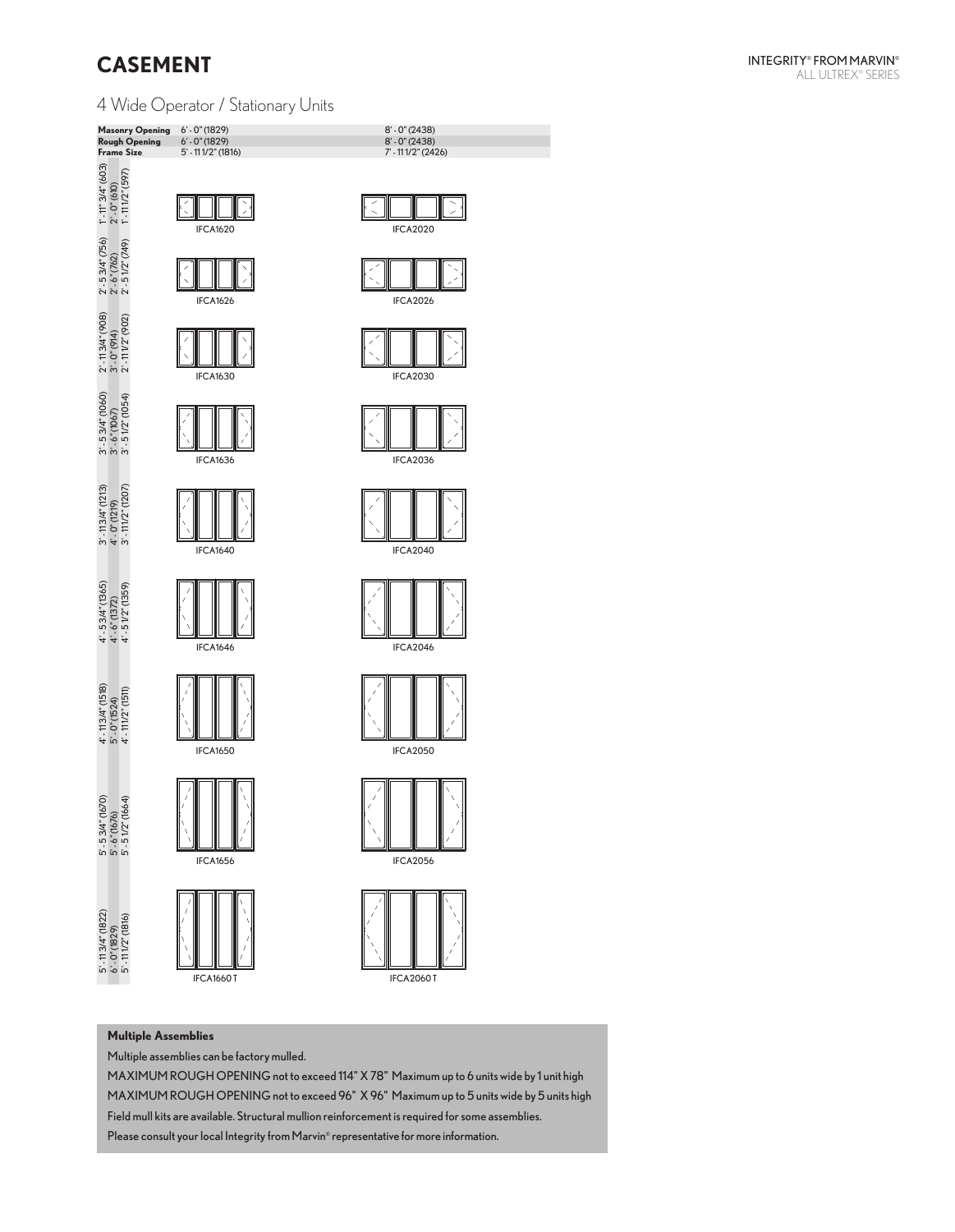# **CASEMENT** Multiple Assemblies

### Casement Flankers

with Picture Center Unit

| <b>Masonry Opening</b><br><b>Rough Opening</b><br><b>Frame Size</b><br><b>Glass Size</b>                                                   | $2' - 0''(610)$<br>$2' - 0''(610)$<br>$1' - 111/2''(597)$<br>18 15/16" (481) | 4' - 0" (1219)<br>4' - 0" (1219)<br>$3' - 111/2''(1207)$<br>42 15/16" (1091) | $2' - 0''(610)$<br>$2' - 0''(610)$<br>$1' - 111/2''(597)$<br>18 15/16" (481) |
|--------------------------------------------------------------------------------------------------------------------------------------------|------------------------------------------------------------------------------|------------------------------------------------------------------------------|------------------------------------------------------------------------------|
| $\begin{array}{l} 3' \cdot 53/4" \ (1060) \\ 3' \cdot 6" \ (1067) \\ 3' \cdot 51/2" \ (1054) \\ 3615/16" \ (938) \end{array}$              | IFCA2036<br>IFSWP4036                                                        | IFCA2036                                                                     |                                                                              |
| $\begin{array}{l} 3' \cdot 11\,34'' \,(1213) \\ 4' \cdot 0'' \,(1219) \\ 3' \cdot 11\,11/2'' \,(1207) \\ 42\,15/16'' \,(1091) \end{array}$ | IFCA2040<br>IFSWP4040                                                        | <b>IFCA2040</b>                                                              |                                                                              |
| $4' - 53/4'' (1365)$<br>$4' - 6'' (1372)$<br>$4' - 51/2'' (1359)$<br>4815/16" (1243)                                                       | IFCA2046<br>IFSWP4046                                                        | IFCA2046                                                                     |                                                                              |
| $4'$ - 11 3/4" (1518)<br>5' - 0" (1524)<br>4' - 11 1/2" (1511)<br>54 15/16" (1395)                                                         | <b>IFCA2050</b><br>IFSWP4050                                                 | <b>IFCA2050</b>                                                              |                                                                              |

# Casement Flankers

with Picture Center Unit

| <b>Masonry Opening</b>                                                                | $2' - 0''(610)$              | $5' - 0''(1524)$   | $2' - 0''(610)$     |
|---------------------------------------------------------------------------------------|------------------------------|--------------------|---------------------|
| <b>Rough Opening</b>                                                                  | $2' - 0''(610)$              | $5' - 0''(1524)$   | $2' - 0''(610)$     |
| <b>Frame Size</b>                                                                     | $1' - 111/2''(597)$          | 4' - 111/2" (1511) | $1' - 111/2''(597)$ |
| <b>Glass Size</b>                                                                     | 18 15/16" (481)              | 54 15/16" (1395)   | 18 15/16" (481)     |
| $4'$ - 11 3 $4''$ (1518)<br>5' - 0" (1524)<br>4' - 11 1/2" (1511)<br>54 15/16" (1395) |                              |                    |                     |
|                                                                                       | <b>IFCA2050</b><br>IFSWP5050 | <b>IFCA2050</b>    |                     |
| 5' - 5 3/4" (1670)<br>5' - 6" (1676)<br>5' - 5 1/2" (1664)<br>60 15/16" (1548)        | <b>IFCA2056</b><br>IFSWP5056 | <b>IFCA2056</b>    |                     |
|                                                                                       |                              |                    |                     |

Details and Elevations not to scale.

Special sized units available within product size matrix. See your Integrity® retailer.

Obscure Glass option available on all units.

GBG available in standard Rectangular lite cut shown.

#### **Multiple Assemblies**

1/4"

1/4"

Multiple assemblies can be factory mulled.

MAXIMUM ROUGH OPENING not to exceed (6) 114" X 78" Maximum up to 6 units wide by 1 unit high

1/4" (6) 96" X 96" Maximum up to 5 units wide by 5 units high MAXIMUM rOUGH OPenInG not to exceed

reinforcement is required for some assemblies. Field mull kits are available. Structural mullion

en<br>Please consult your local Integrity from Marvin® representative for more information.

Masonry Opening





Head Jamb & Sill Vertical Mullion Horizontal Mullion<br>Transom/Operator

# Construction Details



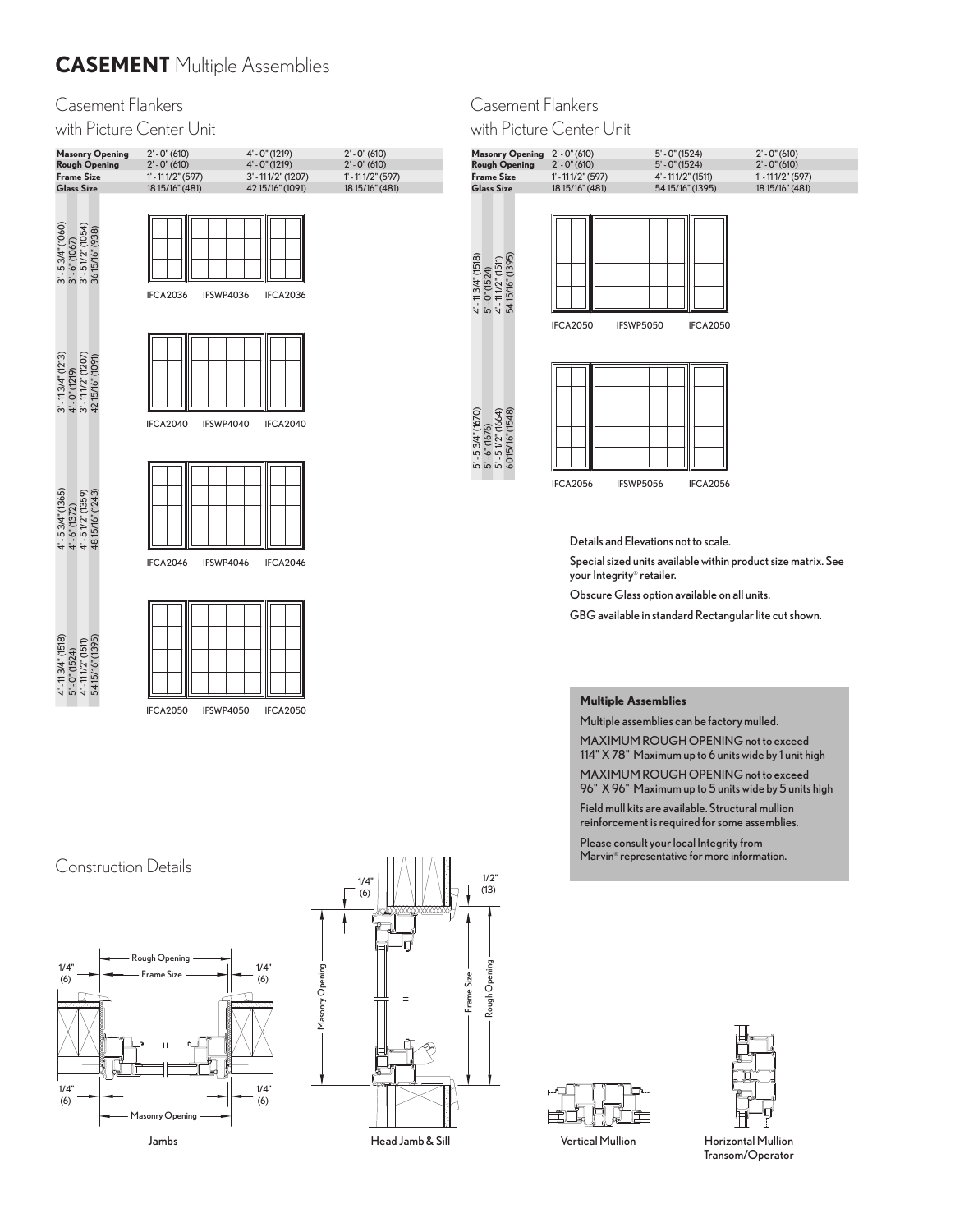### InteGrIty® FrOM MArvIn®

ALL ULTREX® SERIES

### Operator / Stationary Units

| <b>Masonry Opening</b><br><b>Rough Opening</b><br><b>Frame Size</b><br><b>Glass Size</b>                                                                                          | $1' - 6''(457)$<br>$1' - 6''(457)$<br>$1' - 51/2''(445)$<br>12 15/16" (329) | $2' - 0''(610)$<br>$2' - 0''(610)$<br>$1' - 111/2''(597)$<br>18 15/16" (481) | $2' - 6''(762)$<br>$2' - 6''(762)$<br>$2' - 51/2''$ (749)<br>24 15/16" (633) | $3' - 0''(914)$<br>$3' - 0''(914)$<br>2'-111/2" (902)<br>30 15/16" (786) | $3' - 6''(1067)$<br>$3' - 6''(1067)$<br>$3' - 51/2''$ (1054)<br>3615/16" (938) | 4' - 0" (1219)<br>4' - 0" (1219)<br>$3' - 111/2''(1207)$<br>42 15/16" (1091) |
|-----------------------------------------------------------------------------------------------------------------------------------------------------------------------------------|-----------------------------------------------------------------------------|------------------------------------------------------------------------------|------------------------------------------------------------------------------|--------------------------------------------------------------------------|--------------------------------------------------------------------------------|------------------------------------------------------------------------------|
| $\begin{array}{l} 1^\circ{\text -}5\,3/4^{\circ}(451)\\ 1^\circ{\text -}6^{\circ}(457)\\ 1^\circ{\text -}5\,1/2^{\circ}(445)\\ 12\,15/16^{\circ}(329) \end{array}$                | IFAWN1616                                                                   | IFAWN2016                                                                    | IFAWN2616                                                                    | IFAWN3016                                                                | IFAWN3616                                                                      | IFAWN4016                                                                    |
| $\begin{array}{l} 1^\circ\cdot 11^{\circ} \, 3A^{\circ} \, (603) \\ 2^\circ\cdot 0^{\circ} (610) \\ 1^\circ\cdot 1112^{\circ} \, (597) \\ 18\,15/16^{\circ} \, (481) \end{array}$ | IFAWN1620                                                                   | IFAWN2020                                                                    | IFAWN2620                                                                    | IFAWN3020                                                                | IFAWN3620                                                                      | IFAWN4020                                                                    |
| $\begin{array}{l} 2^\circ\cdot 5\,3A^\circ\,(756)\\ 2^\circ\cdot 6^\circ\,(762)\\ 2^\circ\cdot 5\,1/2^\circ\,(749)\\ 24\,15/16^\circ\,(633) \end{array}$                          | IFAWN1626                                                                   | IFAWN2026                                                                    | IFAWN2626                                                                    | IFAWN3026                                                                | IFAWN3626                                                                      | IFAWN4026                                                                    |
| $\begin{array}{l} 2^{\circ} \cdot 113A'' \, (908) \\ 3^{\circ} \cdot 0^{*} (914) \\ 2^{\circ} \cdot 111/2^{*} (902) \\ 3015/16^{*} (786) \end{array}$                             | IFAWN1630                                                                   | IFAWN2030                                                                    | IFAWN2630                                                                    | IFAWN3030                                                                | IFAWN3630                                                                      | IFAWN4030                                                                    |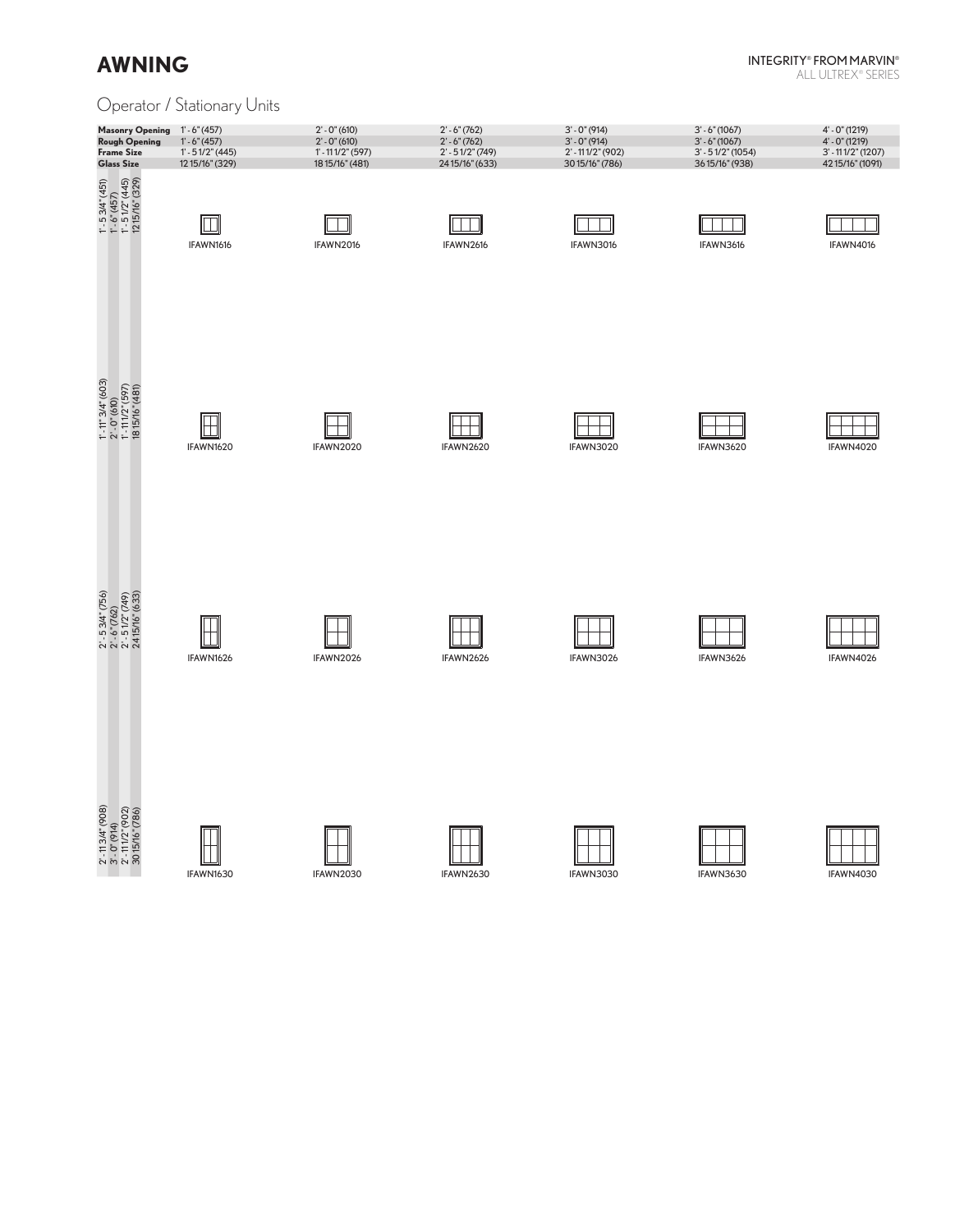#### 2 Wide Operator / Stationary Units **Masonry Opening** 3' - 0" (914) 4' - 0" (1219) 5' - 0" (1524) 6' - 0" (1829) 7' - 0" (2134) 8' - 0" (2138)<br> **Rough Opening** 3' - 0" (914) 4' - 0" (1219) 5' - 0" (1524) 6' - 0" (1829) 7' - 0" (2134) 8' - 0" (2138)<br> **Frame S Rough Opening** 3' - 0" (914) 4' - 0" (1219) 5' - 0" (1524) 6' - 0" (1829) 7' - 0" (2134) 8' - 0" (2438) **Frame Size** 2' - 11 1/2" (902) 3' - 11 1/2" (1207) 4' - 11 1/2" (1511) 5' - 11 1/2" (1816) 6' - 11 1/2" (2121) 7' - 11 1/2" (2426)  $1^{\circ}$ - 5 3/4" (451)<br>  $1^{\circ}$ - 6" (457)<br>  $1^{\circ}$ - 5 1/2" (445) 2' - 11 3/4" (908) 2' - 5 3/4" (756) 1' - 11" 3/4" (603) 1' - 5 3/4" (451) 2' - 11 1/2" (902) 2' - 5 1/2" (749) 1' - 11 1/2" (597) 1' - 5 1/2" (445) 3' - 0" (914) 2' - 0" (910) 2' - 0" (910) 2' - 0" (910) 2' - 0" (910) 2' - 0" (910) 2' - 0" (457) 六  $\sum_{i=1}^{n}$ パマ iz Tis  $\overline{\mathscr{S}}$  $\bar{\mathbf{N}}$ ×. - 28 IFAWN1616 IFAWN2016 IFAWN2616 IFAWN3016 IFAWN3616 IFAWN4016  $1'$ -  $1''$   $3/4''$  (603)<br>  $2'$ - 0" (610)<br>  $1'$ - 111/2" (597) IFAWN1620 IFAWN2020 IFAWN2620 IFAWN3020 IFAWN3620 IFAWN4020  $2' - 53/4'' (756)$ <br>  $2' - 6'' (762)$ <br>  $2' - 51/2'' (749)$ バヽ IFAWN1626 IFAWN2026 IFAWN2626 IFAWN3026 IFAWN3626 IFAWN4026

 $2'$ -113/4" (908)<br>3'-0" (914)<br>2'-111/2" (902)

IFAWN1630



IFAWN2630

IFAWN3030





Ξ.

Details and Elevations not to scale.

Special sized units available within product size matrix. See your Integrity® retailer.

E = These windows meet National Egress Codes for fire evacuation. Local codes may differ.

T = Standard Tempered

Obscure Glass option available on all units.

GBG available in standard Rectangular lite cut shown.

\* these units may optionally include a window opening control device tested to AStM F 2090-

10, which can be released from the inside without the use of a key, tool, special knowledge, or force greater than that required for normal unit operation.

#### **Multiple Assemblies**

Multiple assemblies can be factory mulled. MAXIMUM ROUGH OPENING not to exceed 114" X 78" Maximum up to 6 units wide by 1 unit high MAXIMUM ROUGH OPENING not to exceed

96" X 96" Maximum up to 5 units wide by 5 units high Field mull kits are available. Structural mullion

reinforcement is required for some assemblies. Please consult your local Integrity from Marvin® representative for more information.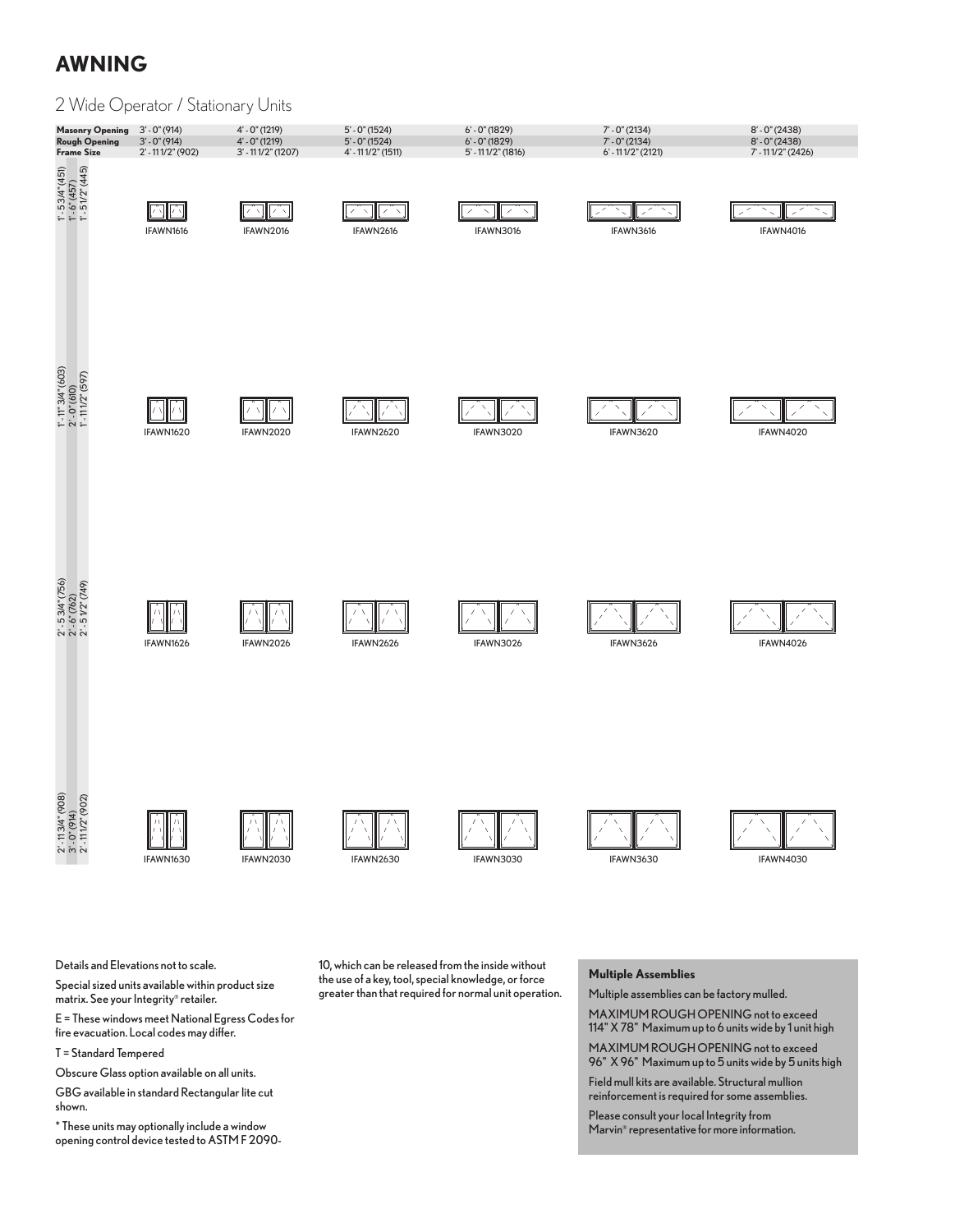#### InteGrIty® FrOM MArvIn® ALL ULTREX® SERIES

### 3 Wide Operator / Stationary Units

| Masonry Opening 4'-6" (1372)<br><b>Rough Opening</b><br><b>Frame Size</b> | $4' - 6''(1372)$<br>4' - 51/2" (1359) | $6' - 0''(1829)$<br>$6' - 0''$ (1829)<br>$5'$ - 11 1/2" (1816) | $7 - 6" (2286)$<br>$7' - 6''$ (2286)<br>$7' - 51/2''$ (2273) | $9' - 0''(2743)$<br>$9' - 0''(2743)$<br>8' - 111/2" (2731) |
|---------------------------------------------------------------------------|---------------------------------------|----------------------------------------------------------------|--------------------------------------------------------------|------------------------------------------------------------|
| $1'$ - 5 3/4" (451)<br>$1'$ - 6" (457)<br>$1'$ - 5 1/2" (445)             | $\sqrt{N}$<br>IFAWN1616               | $\mathcal{E} \subset \mathcal{N}$<br>IFAWN2016                 | $^\prime$<br>$\boldsymbol{\times}$<br>IFAWN2616              | $\diagup$<br>IFAWN3016                                     |
| $1'$ - $1''$ $3/4''$ (603)<br>$2'$ - 0" (610)<br>$1'$ - 111/2" (597)      | $\sqrt{ }$<br>IFAWN1620               | $\sqrt{ }$<br>IFAWN2020                                        | $\prime$<br>IFAWN2620                                        | IFAWN3020                                                  |
| $2' - 53/4'' (756)$<br>$2' - 6'' (762)$<br>$2' - 51/2'' (749)$            | IFAWN1626                             | IFAWN2026                                                      | IFAWN2626                                                    | IFAWN3026                                                  |
| 2' - 11 3/4" (908)<br>3' - 0" (914)<br>2' - 11 1/2" (902)                 |                                       |                                                                |                                                              |                                                            |

 $2'$ - 11 3/4'<br>3' - 0" (914<br>2' - 11 1/2"

<u>ALA</u> IFAWN1630



IFAWN2030

<u> KN HKN</u> IFAWN2630

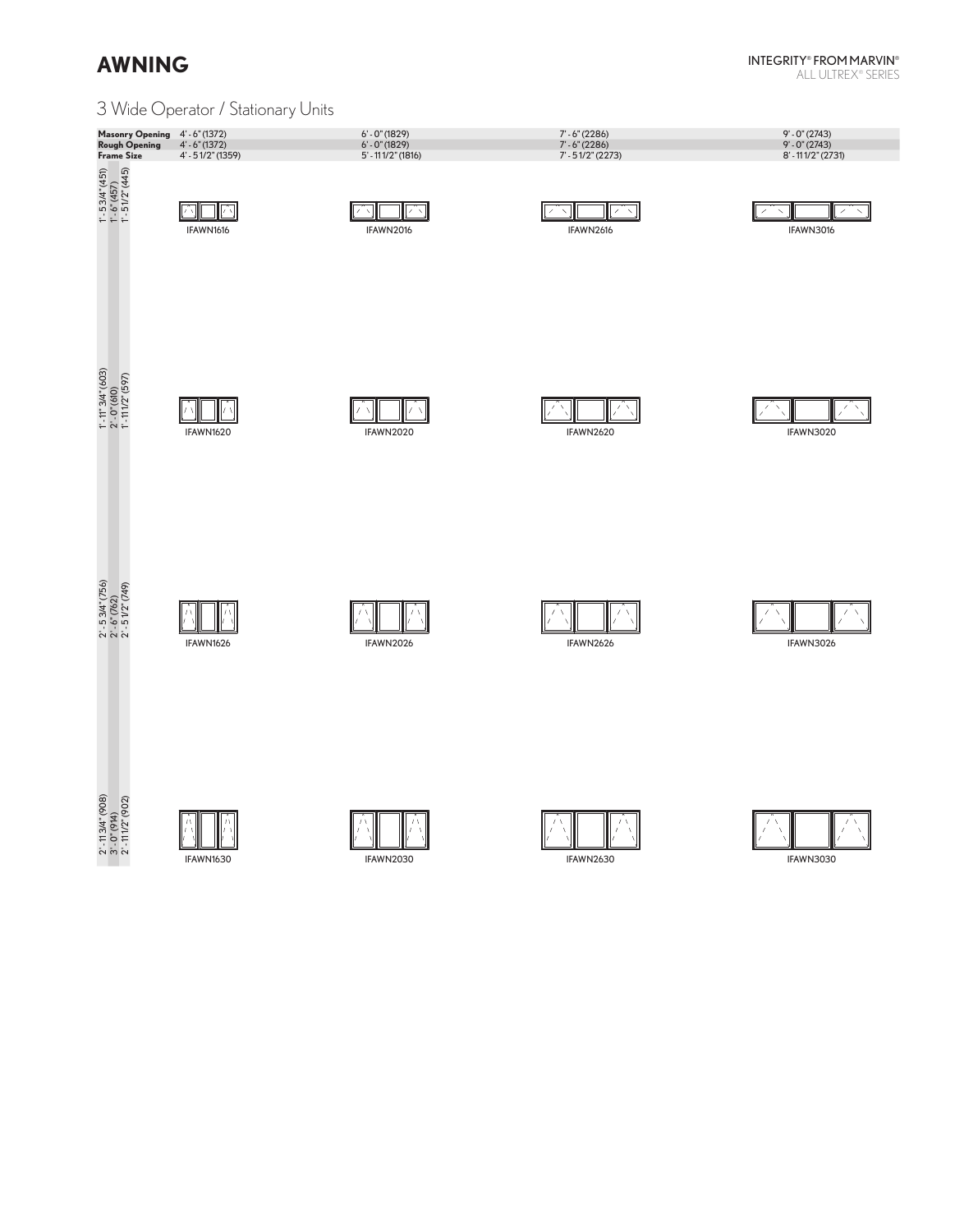#### 4 Wide Operator / Stationary Units

| <b>Masonry Opening</b><br><b>Rough Opening</b><br><b>Frame Size</b>  | $6' - 0''(1829)$<br>$6' - 0''(1829)$<br>$5' - 111/2''$ (1816) | $8' - 0''(2438)$<br>$8' - 0''(2438)$<br>7'-111/2" (2426) |  |
|----------------------------------------------------------------------|---------------------------------------------------------------|----------------------------------------------------------|--|
| $1'$ - 5 3/4" (451)<br>$1'$ - 6" (457)<br>$1'$ - 5 1/2" (445)        | IFAWN1616                                                     | 7<br>$\overline{\phantom{0}}$<br>7<br>IFAWN2016          |  |
| $1'$ - $1''$ $3/4''$ (603)<br>$2'$ - 0" (610)<br>$1'$ - 111/2" (597) | IFAWN1620                                                     | IFAWN2020                                                |  |
| $2'$ - 5 3/4" (756)<br>$2'$ - 6" (762)<br>$2'$ - 5 1/2" (749)        | IFAWN1626                                                     | IFAWN2026                                                |  |
| $2'$ -113/4" (908)<br>3'-0" (914)<br>2'-111/2" (902)                 | IFAWN1630                                                     | IFAWN2030                                                |  |

Details and Elevations not to scale.

Special sized units available within product size matrix. See your Integrity® retailer.

E = These windows meet National Egress Codes for fire evacuation. Local codes may differ.

T = Standard Tempered

Obscure Glass option available on all units.

GBG available in standard Rectangular lite cut shown.

 $*$  These units may optionally include a window opening control device tested to AStM F 209010, which can be released from the inside without the use of a key, tool, special knowledge, or force greater than that required for normal unit operation.

#### **Multiple Assemblies**

Multiple assemblies can be factory mulled. MAXIMUM ROUGH OPENING not to exceed

114" X 78" Maximum up to 6 units wide by 1 unit high

MAXIMUM rOUGH OPenInG not to exceed 96" X 96" Maximum up to 5 units wide by 5 units high

Field mull kits are available. Structural mullion reinforcement is required for some assemblies.

Please consult your local Integrity from Marvin® representative for more information.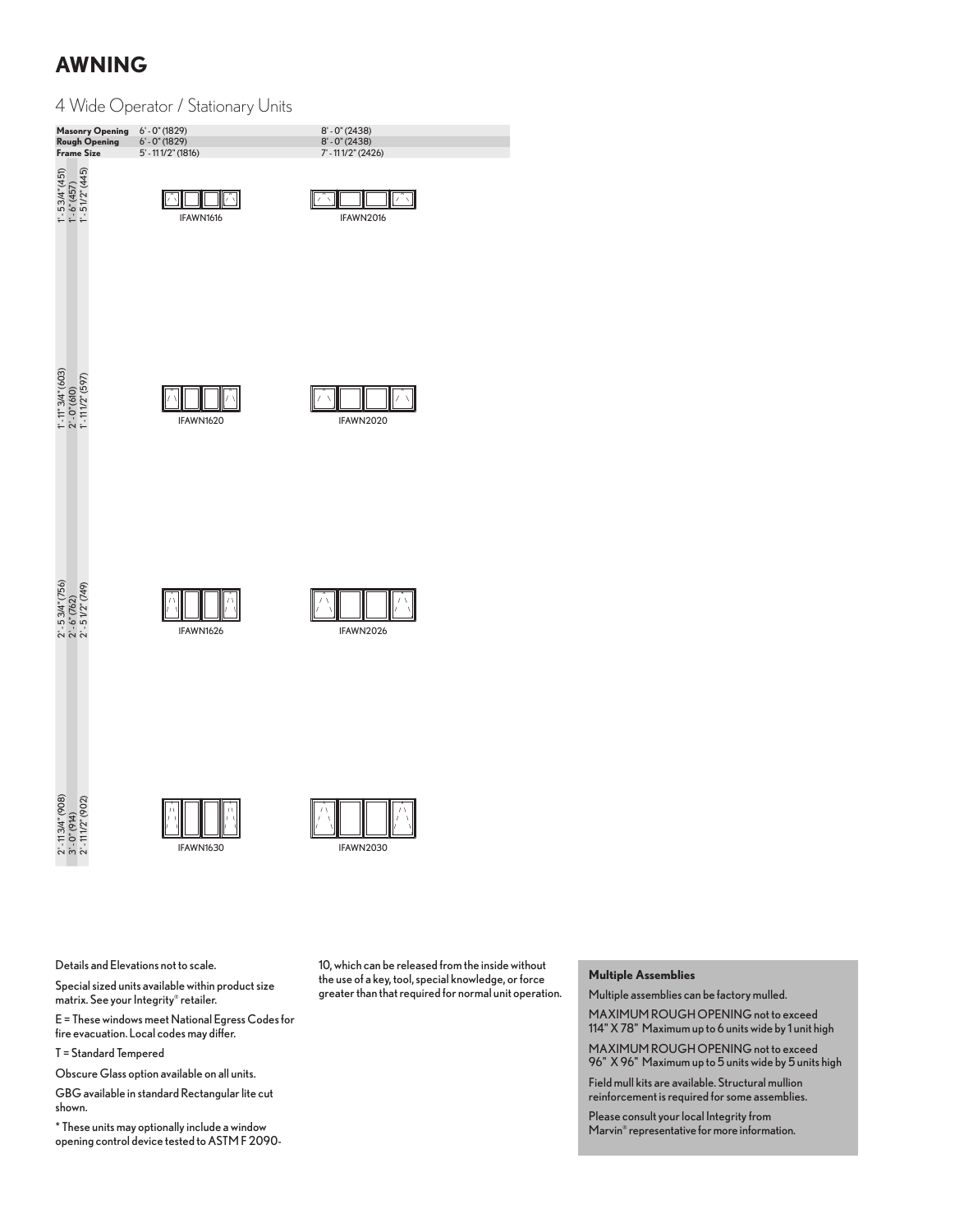











transom/Operator $\Gamma$ ransom/Operator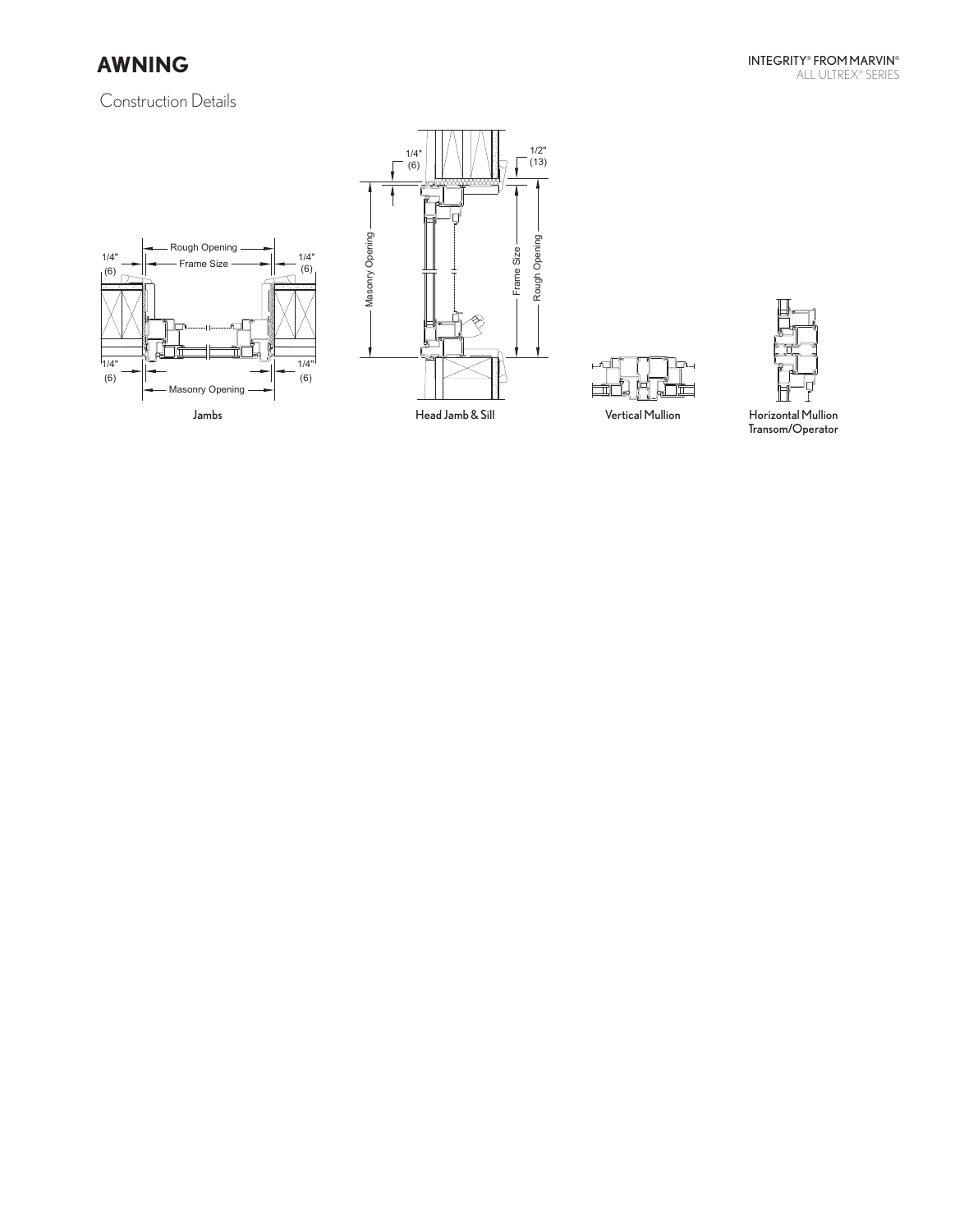# **SWINGING PICTURE AND TRANSOM UNITS**

#### Picture Units



Obscure Glass option available on all units.

GBG available in standard Rectangular lite cut shown.

Details and Elevations not to scale.

Special sized units available within product size matrix. See your Integrity® retailer.

T = Standard Tempered